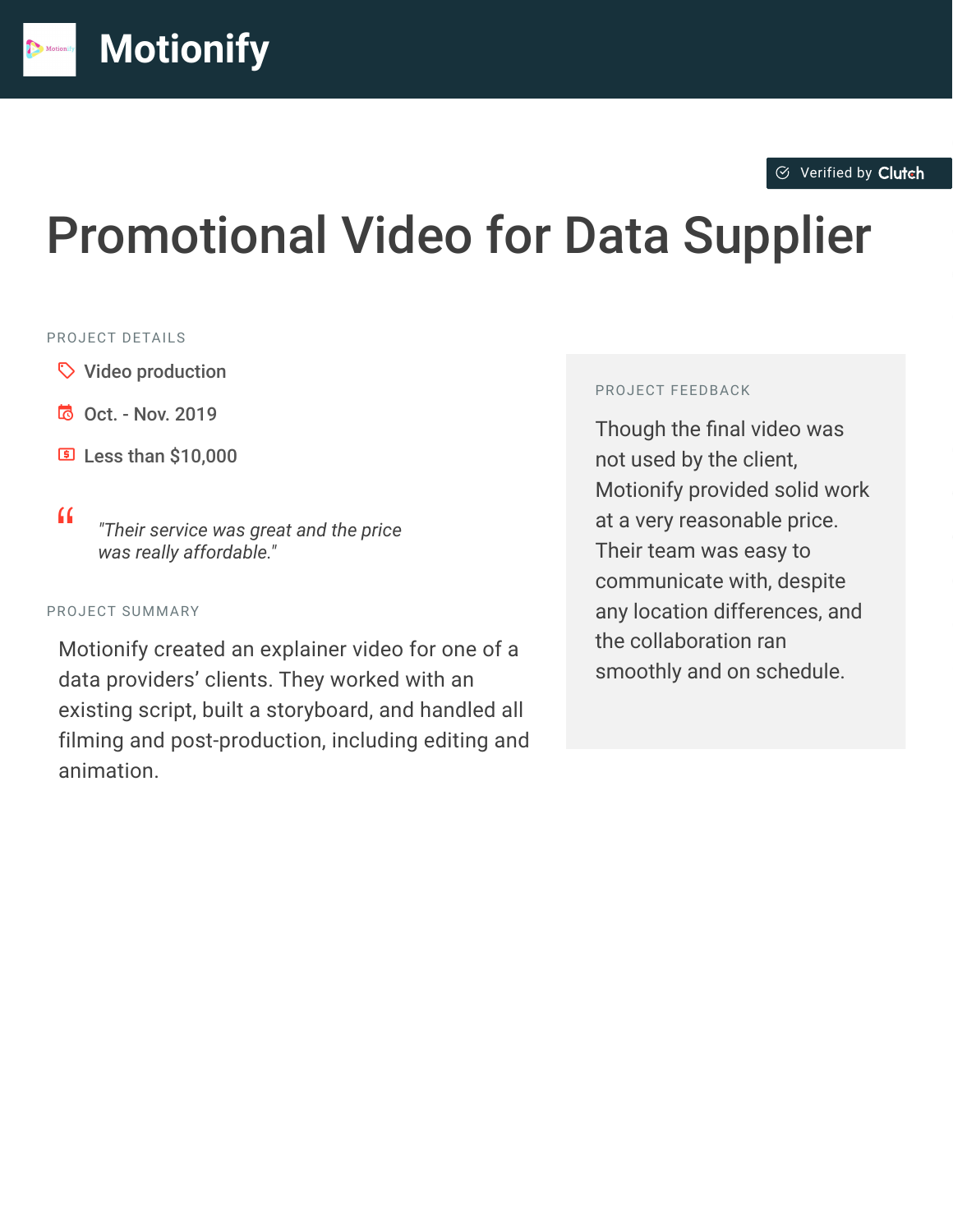# The Client

#### Introduce your business and what you do there.

I am the former growth marketing manager for a data provider that owns a number of different brands. I was responsible for marketing for small startup companies under the business.

## The Challenge

#### What challenge were you trying to address with Motionify?

We wanted explainer videos for one of the brands I was working for. We had built a SaaS tool for the client and it was unique to us, so we wanted to explain how the feature worked through a video.



#### CLIENT RATING



| Quality:     |  | 4.0 |
|--------------|--|-----|
| Schedule:    |  | 5.0 |
| Cost:        |  | 5.0 |
| Would Refer: |  | 5.0 |

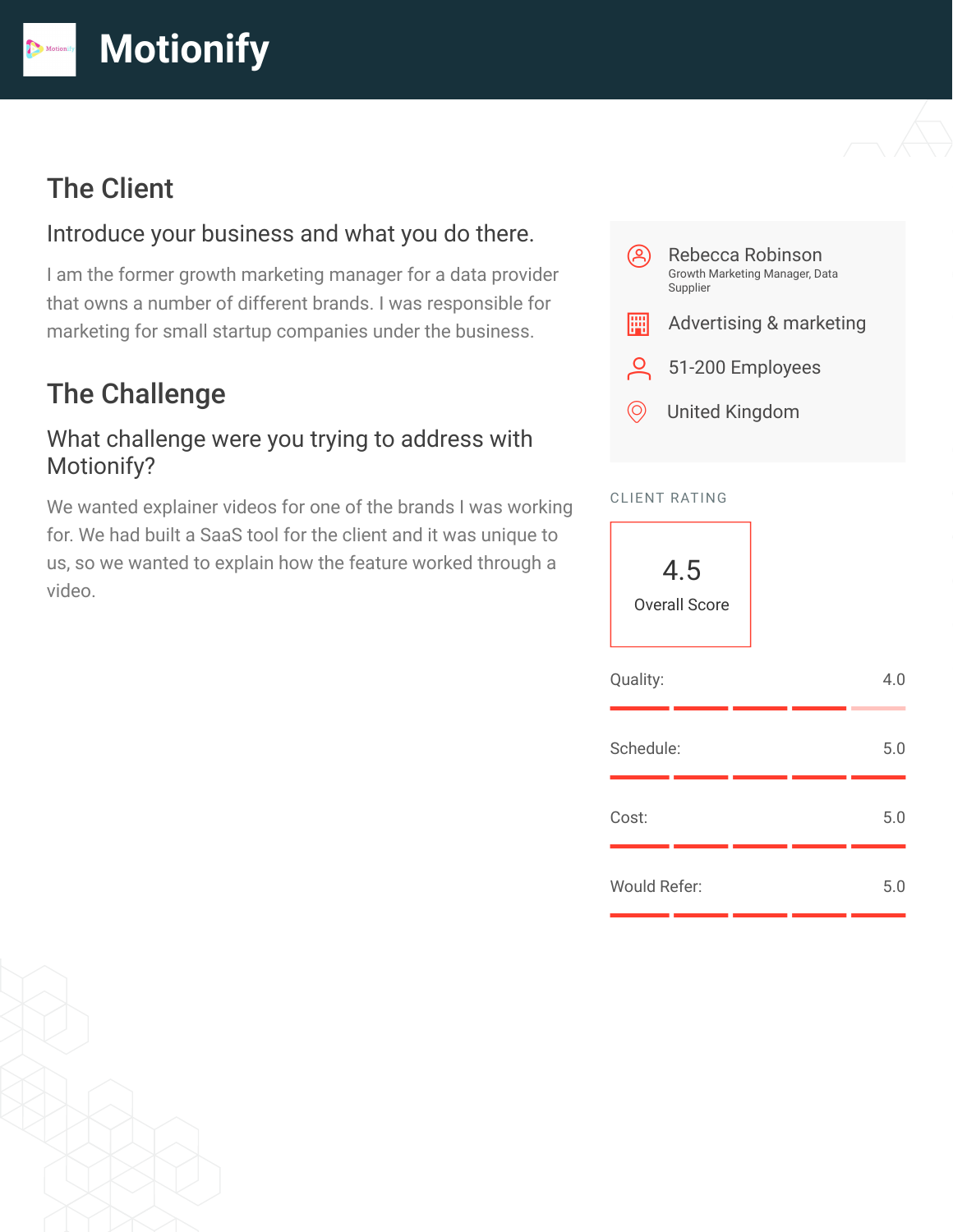# The Approach

#### What was the scope of their involvement?

I wrote the script and they came back with a storyboard, which we went through together and I provided a bit of feedback on. Then, they made amends to it and worked with us until we were happy with the storyboard. From there, it went on to production, which they handled fully. All of the editing and post-production was managed by their team, including the animation and text within the video.

## What is the team composition?

I believe I worked with one person from their team.

## How did you come to work with Motionify?

I think a sales email they sent to my boss was forwarded to me. I had a look at their website and decided to give them a call.

## How much have you invested with them?

I believe we spent £750 (approximately \$1,000 USD).

## What is the status of this engagement?

We worked together from October–November 2019.

# The Outcome

#### What evidence can you share that demonstrates the impact of the engagement?

We were supposed to show the video at an event, but we didn't end up using it. We had planned to use it but made a last-minute change. However, their service was great and the price was really affordable. Even though we were looking for something cheap and quick, the video and the animation were okay.